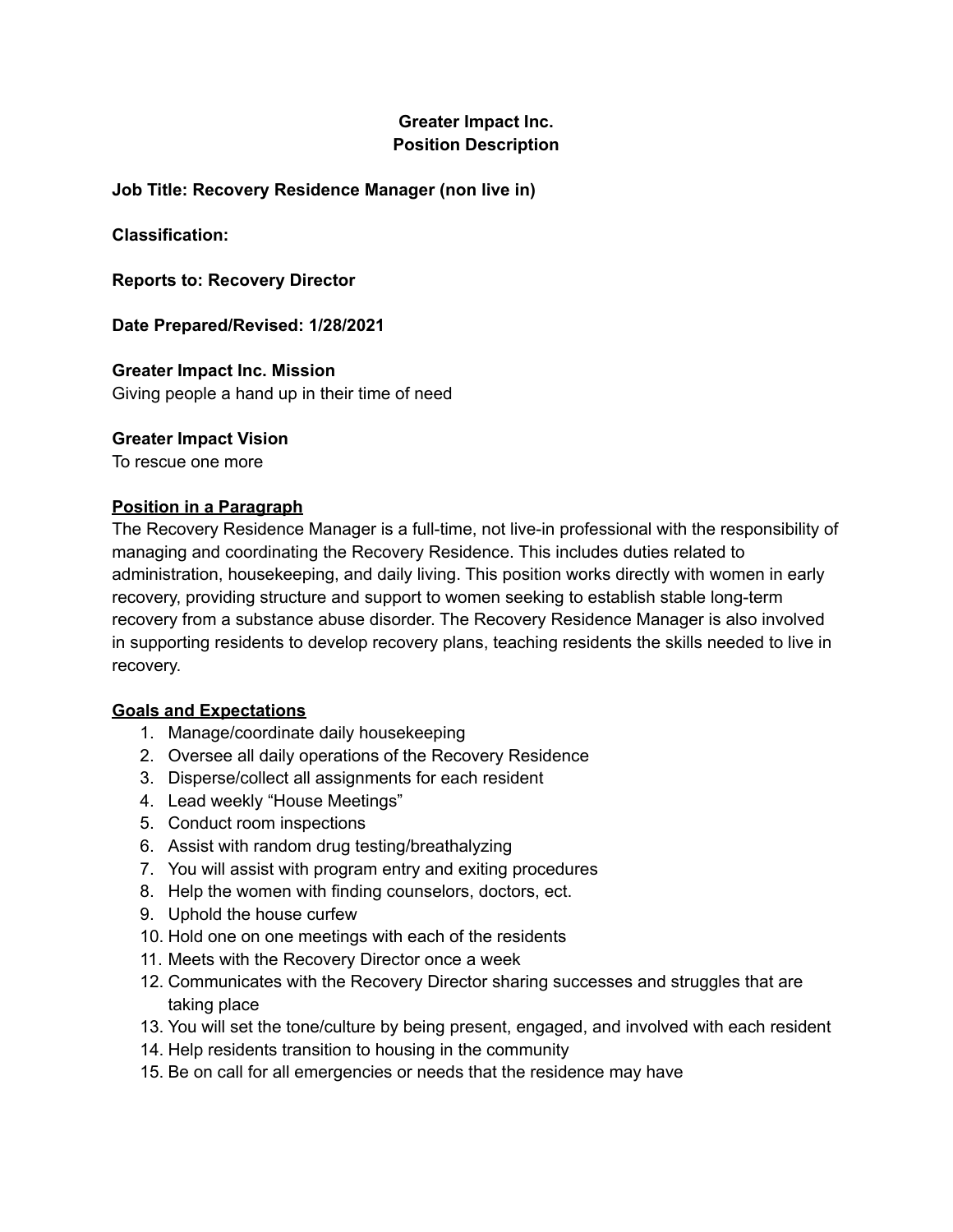# **Qualification Requirements**

- 1. High level of honesty, integrity, and confidentiality
- 2. Must be willing to provide random drug tests
- 3. Must be willing to submit to a background check
- 4. Maintain organized records
- 5. Communicate effectively both orally and in writing
- 6. Interact appropriately and professionally with residents
- 7. Must be able effectively handle emergency/crisis situations as they arise
- 8. High School Diploma, GED, or willingness to obtain GED
- 9. MUST have 2 or more years of sustained recovery from a substance abuse order
- 10. Willingness to obtain additional education and utilize new curriculum as needed
- 11. Must be able to spend hours at the residence, including most nights and weekends.
- 12. Must be able to be available for emergencies day or night
- 13. Must have minor house maintenance/repair skills
- 14. Proficient with basic office software (dropbox, gmail, google calendar, google drive, ect.)
- 15. Knowledge of community resources

# **Primary Areas of Responsibility** (Weighted)

- Administration (20%)
	- Assist with administrative responsibilities
	- Become familiar with the intake process
	- Produces program budget
		- Reports monthly funding need to the Community Coordinator
- Case Management (50%)
	- Execute individual coaching and case management to ensure personal recovery and relapse prevention and life skills as needed
	- $\circ$  Assist residents in resourcing programs to fit each individual need (counseling, dr, job service, medicaid, ect.)
	- Assist residents in obtaining adequate housing when graduating the program
	- Have individual meeting with each resident to ensure they are on track and accomplishing their goals
- Record Keeping (10%)
	- Maintain all records on operations and client progress
	- Maintain organizational and client records
	- Provide data as directed by the Recovery Director
- Fundraising (20%)
	- Raises financial support necessary for the Recovery Residence Manager
	- Help with any and all fundraisers with Greater Impact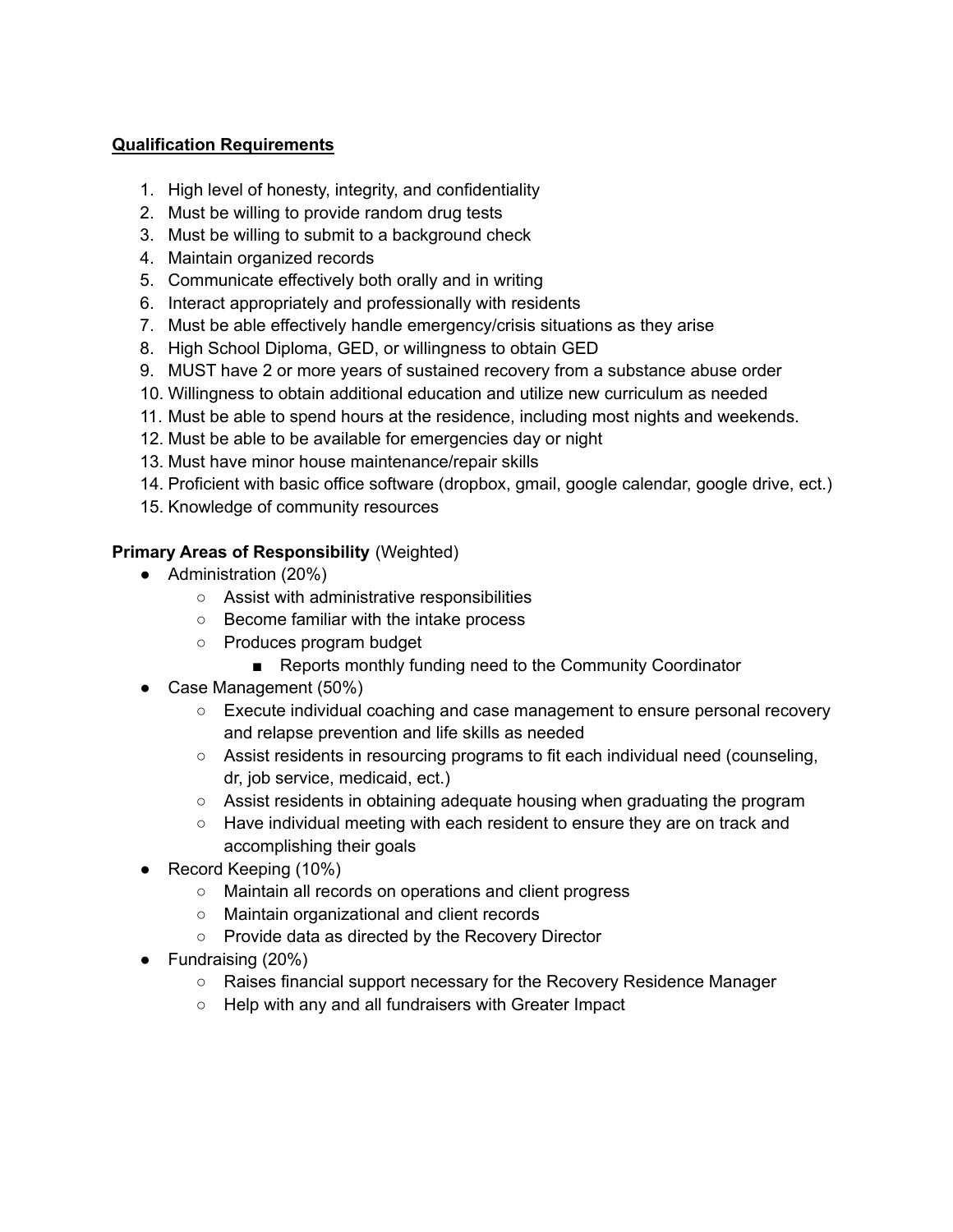## **Candidate Profile**

The successful candidate for this position must be drug free, able to maintain organized records, communicate effectively, interact appropriately and professionally with women who are working on their recovery, must hold confidentiality to the highest, and also be able to effectively handle emergency/crisis situations as they arise.

### **Necessary for success in this position**

- 1. Organized and able to manage multiple projects at once.
- 2. Motivated self-starter
- 3. Montana driver's license with reliable, insured transportation
- 4. Previous volunteer background and experience
- 5. Completion of the 12-steps of Recovery
- 6. It is necessary to be understanding and compassionate towards recovery
- 7. Be able to handle stressful situations and resolve any conflicts that may arise

### **Physical Demands**

The physical demands described here are representative of those that must be met by an employee to successfully perform the essential functions of this job. Reasonable accommodations may be made to enable individuals with disabilities to perform the essential functions.

| <b>Activities</b>                  | <b>Frequent</b> | <b>Occasional</b> |
|------------------------------------|-----------------|-------------------|
| Lifting $(6-50$ lbs)               |                 | X                 |
| Driving (local/in area)            | X               |                   |
| Out of area travel                 |                 | Χ                 |
| Walking                            | X               |                   |
| Hearing                            | X               |                   |
| Speech (Verbal Communication)      | X               |                   |
| Repetitive Hand Movements (Typing) | X               |                   |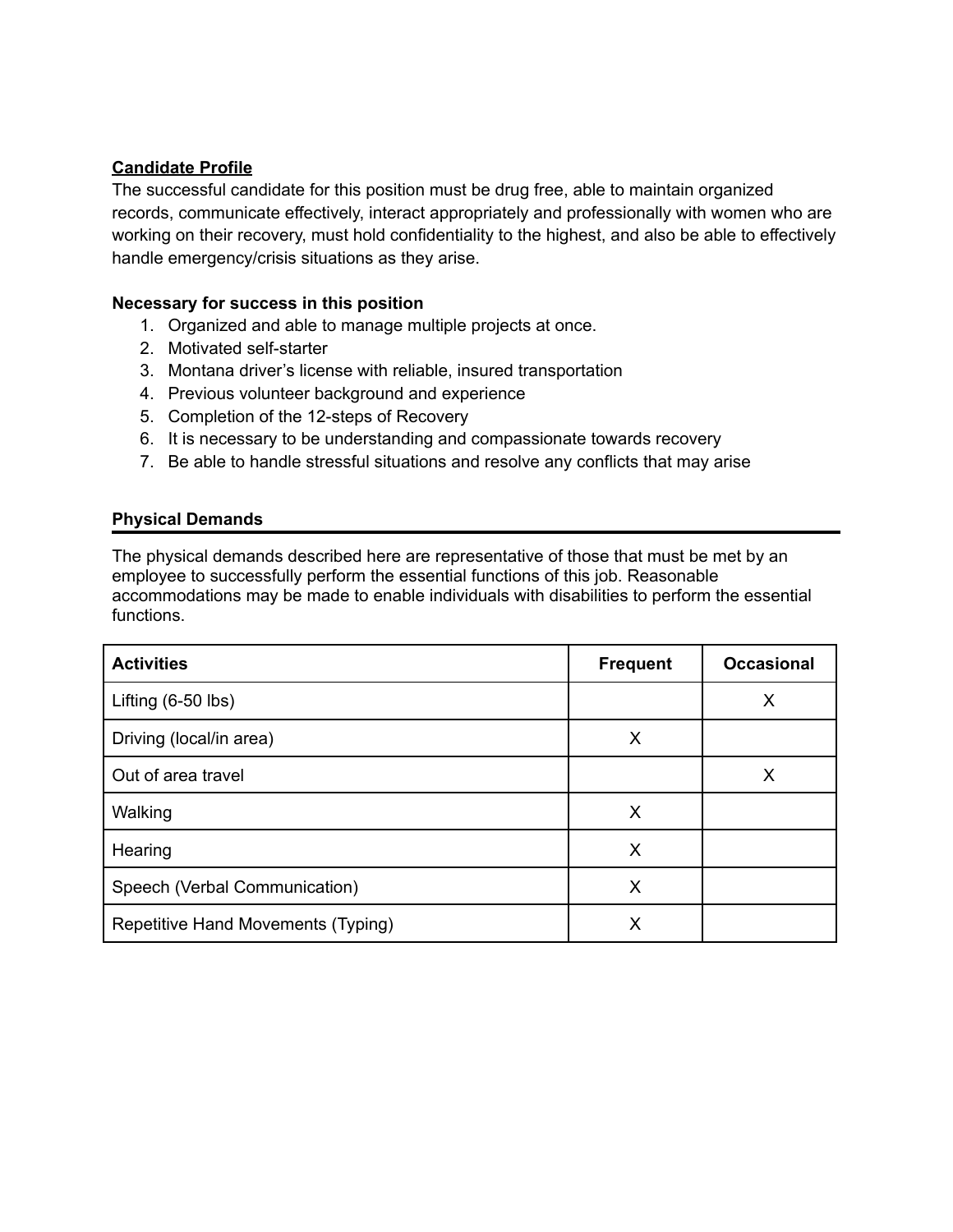### **Work Environment**

The work environment characteristics described here are representative of those an employee encounters while performing the essential functions of this job. Reasonable accommodations may be made to enable individuals with disabilities to perform essential functions. The noise level in the work environment ranges from quiet to noisy with regular distractions. The qualified individual must be able to filter distractions, focus upon any given task, and multitask when necessary. The work environment can include but is not limited to: office environment, indoor/outdoor auto shop, indoor/outdoor construction site, client homes, community agencies, and board meeting settings.

*The information contained in this job description is for compliance with the Americans with Disabilities Act (A.D.A.) and is not an exhaustive list of the duties performed for this position. Additional duties are performed by the individual currently holding this position and additional duties may be assigned.*

### **Salary and Benefits**

• Salary determined annually by Board of Directors and commensurate with education and experience.

### **Reporting Relationship and Review of Performance**

The Recovery Residence Manager reports directly to the Recovery Director of Greater Impact Inc.

Probationary Period of Employment

- Employment is defined as "at-will" during the defined probationary period of six months.
- *At-will* employment means that either you or the Board of Directors may terminate employment at any time, for any reason, with or without notice/cause during the probationary period.
- Upon completion of the defined probationary period, the Board of Directors must demonstrate "good cause," as outlined in state law, to legally terminate employment.

Review of Performance for Recovery Residence Manager

- Review of performance will occur following the six-month probationary period, and then on an annual basis, based upon employee date of hire.
- Review of performance (attached) will be completed collectively by the Recovery Director. The tool includes employee self-reflection, employee supplied evidence of effectiveness, as well as evaluative feedback from the Recovery Director.